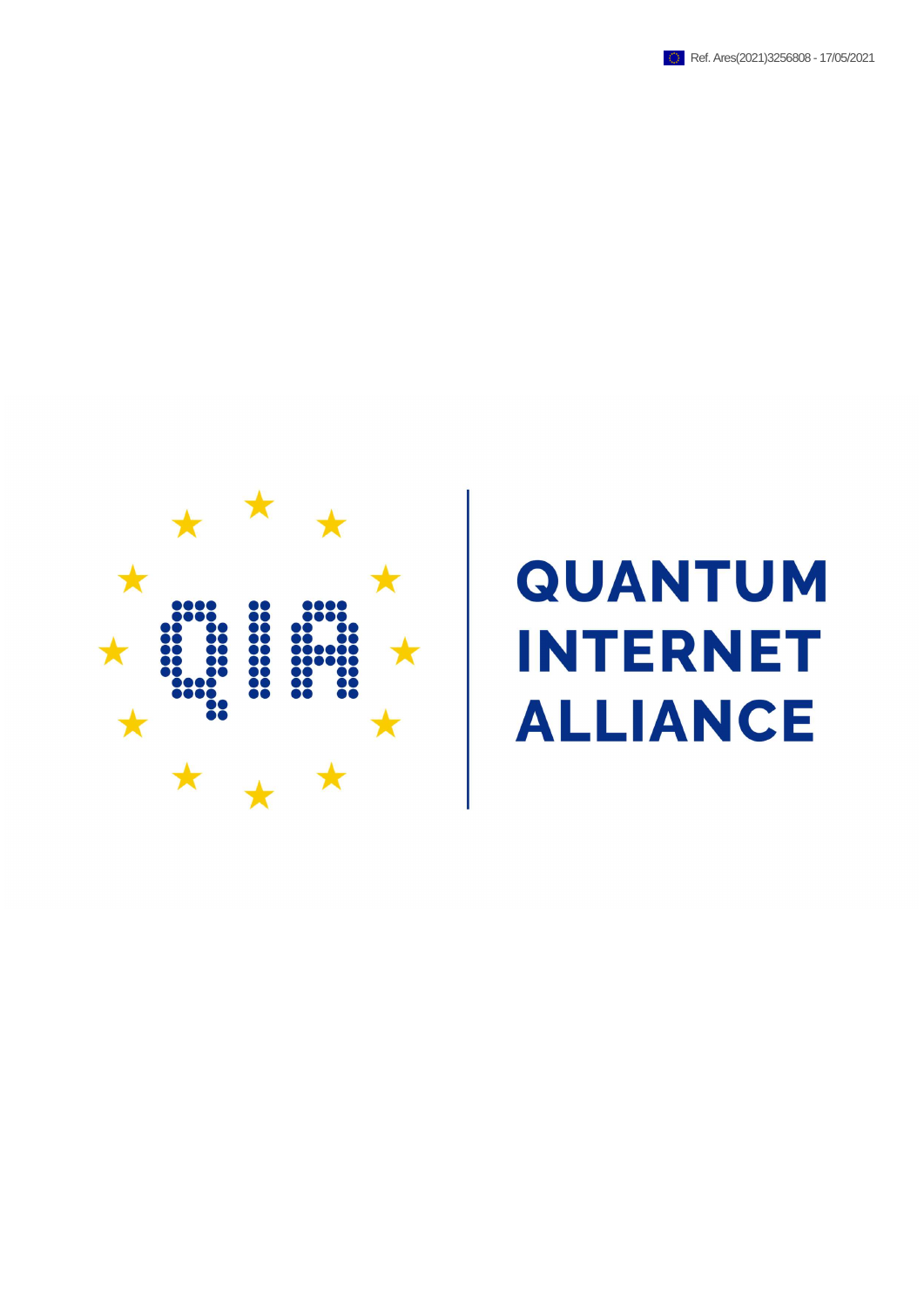

D4.1 Quantum Applications and Use Case Report

# D4.1 Quantum Applications and Use Case Report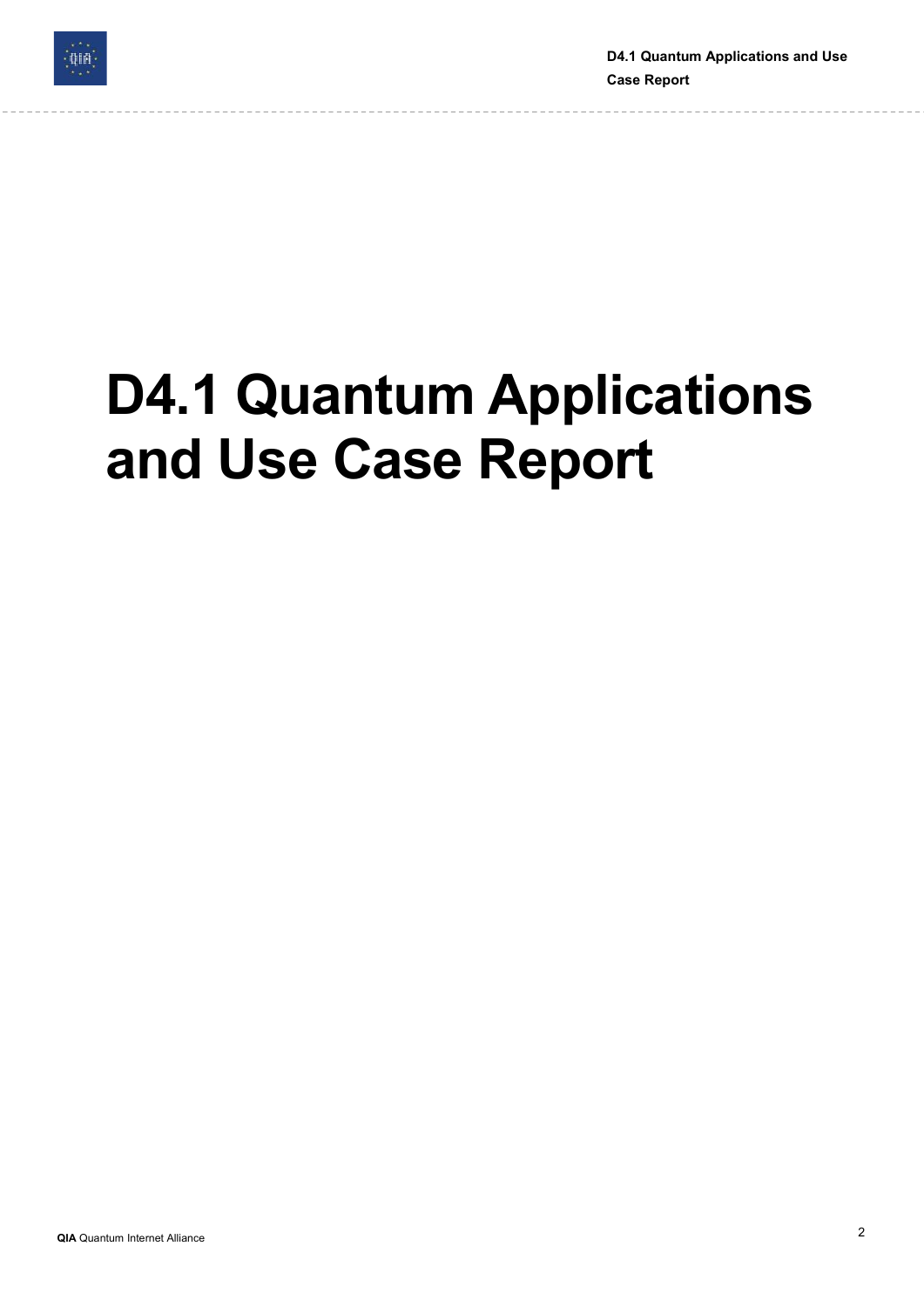

### Document History

| <b>Revision Nr</b> | <b>Description</b> | <b>Author</b>            | <b>Review</b> | <b>Date</b> |
|--------------------|--------------------|--------------------------|---------------|-------------|
| 1.0                | Final Version      | Mina Doosti, Marc Kaplan |               | 22/12/2020  |
|                    |                    |                          |               |             |

This project has received funding from the European Union's Horizon 2020 research and innovation programme under grant agreement No 820445.

The opinions expressed in this document reflect only the author's view and in no way reflect the European Commission's opinions. The European Commission is not responsible for any use that may be made of the information it contains.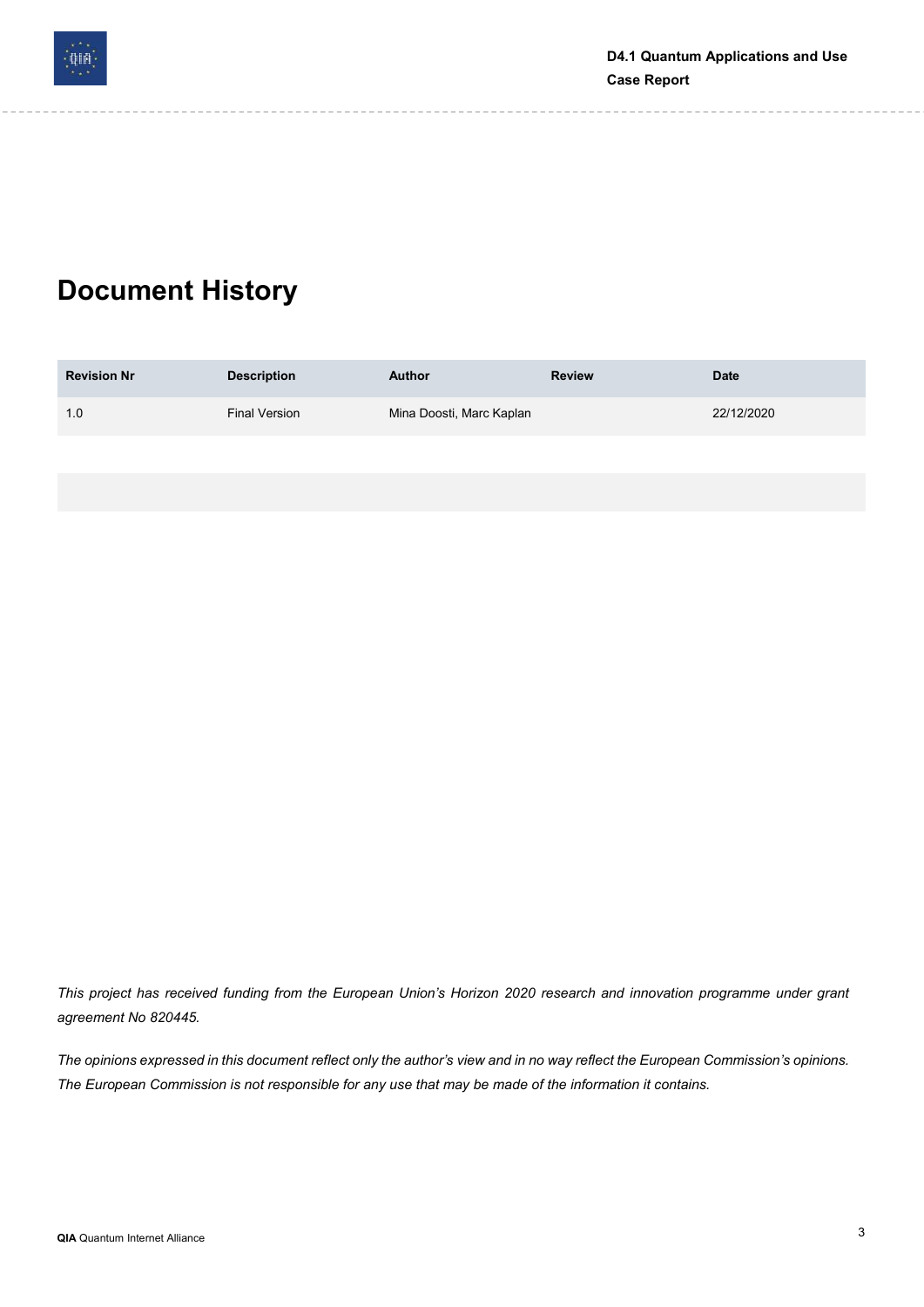

### Index

| $\mathbf{1}$ .   |  |
|------------------|--|
| 2.               |  |
| 2.1.             |  |
| 2.2.             |  |
| 3.               |  |
| 3.1.             |  |
| 3.2.             |  |
| 3.3.             |  |
| 3.4.             |  |
| 3.5.             |  |
| 4.               |  |
| 4.1.             |  |
| 4.1.             |  |
| 4.2.             |  |
| 4.3.             |  |
| 4.4.             |  |
| 5.               |  |
| 6.               |  |
| $\overline{7}$ . |  |

 $- - - - - -$ 

i.

---------

 $- - - - -$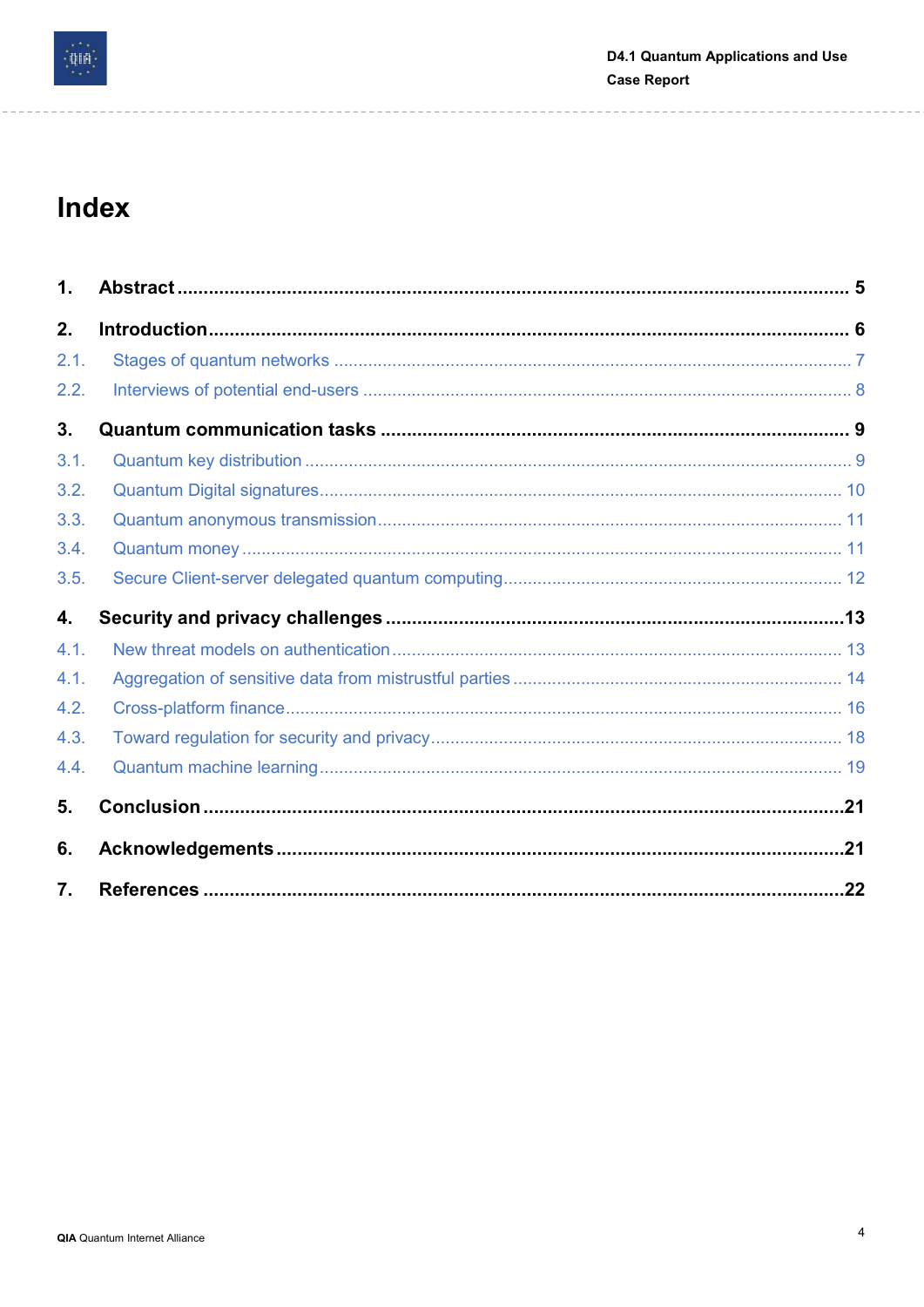

### 1. Abstract

This document presents applications for future quantum networks. These applications were obtained by interviewing potential endusers in various fields: security, banking, payment, blockchain, distributed computing, quantum machine learning and telecommunications. Our goal was to investigate potential uses of some selected quantum communication tasks. After selecting a few tasks that we believe can have an impact on end-users applications, the interview process aimed to identify the problems for which these tasks could offer a solution. This document does not solve the identified problems, but rather matches current problems with potential solutions. The design of precise solutions to these problems would be the topic of subsequent research.

We have classified the areas of applications in five categories: new threats on authentication, secure data aggregation, cross-platform finance, regulations of security and privance, and quantum machine learning. In each category, we present some problems that stakeholders have identified, and match them with quantum tasks. In particular, we selected a number of problems as challenges.

We expect these interviews to pave the way to future relations between research and industries within the Quantum Internet Alliance. By identifying future end-users, we expect to stimulate more involvement from potential stakeholders. Ultimately, this could be a crucial step toward a large adoption of the technologies related to the quantum internet.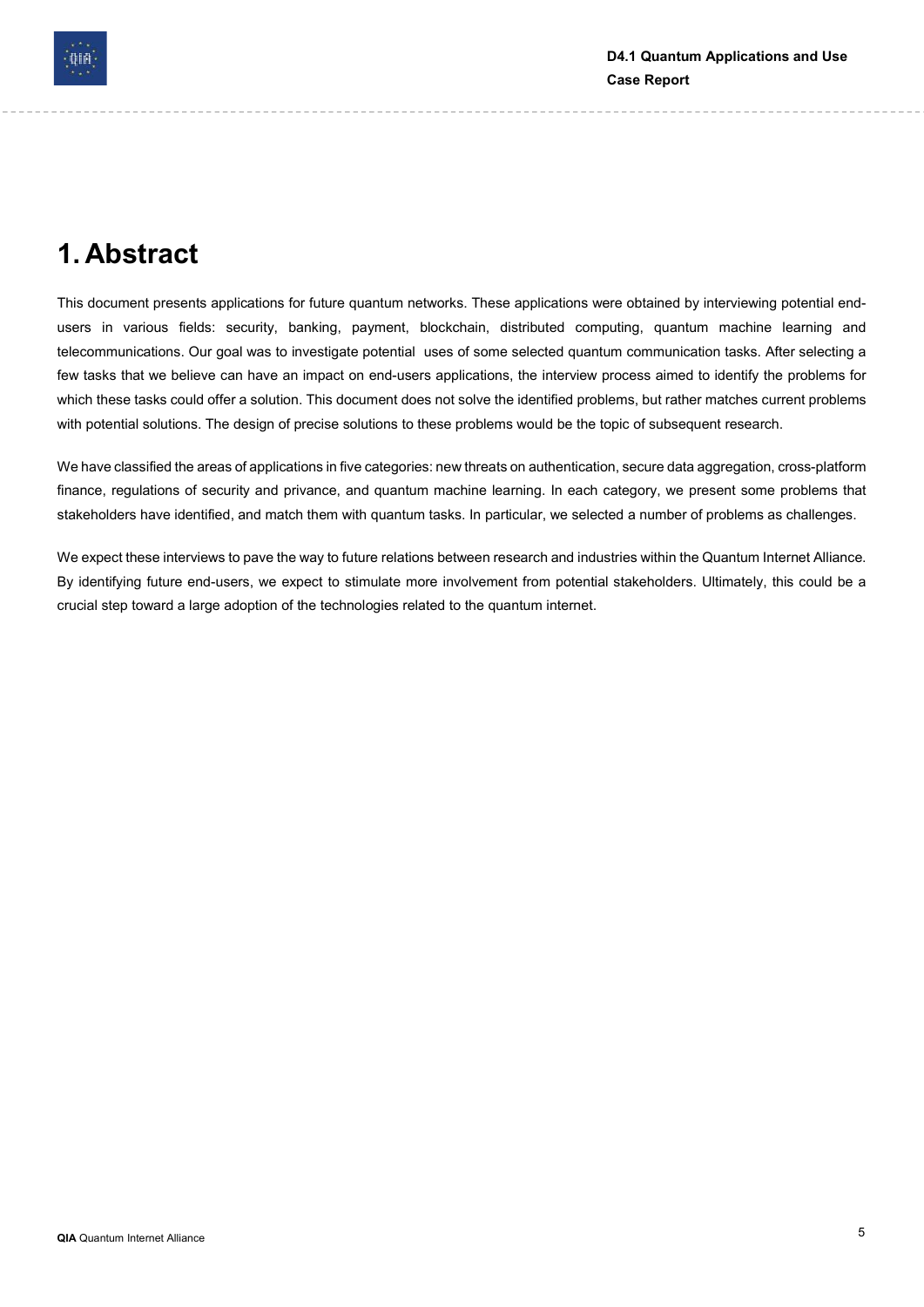

### 2. Introduction

Quantum technologies bear the promise of a revolution in information processing. Many areas will be impacted, from sensing with high-sensitivity gravimeters and high-precision atomic clocks, to quantum computation who will solve problems that are out of reach of current computing technology. In this report, we focus specifically on quantum communication, which is based on the ability to prepare and send quantum states of light from one point to another where it is detected.

Quantum communication networks already exist. The best example is in China, who has built a fully-operational quantum network connecting more than 30 nodes over more than 2000km between Beijing and Shanghai. Currently, such networks have very limited capabilities but can nevertheless execute a well-defined task: quantum key distribution. This task allows two connected parties to share a secret key which can then be used to establish secure communication channels.

The theory of quantum key distribution was established in the early 80's by Charles Bennet and Gilles Brassard (Bennett & Brassard, 1984). Originally, their work showed that it is possible, using quantum states of light, to realize a task that cannot be achieved using only classical information. A commercial activity spun out of academia in the early 2000's, with several companies over the world proposing operational QKD systems.

Since then, it has been shown that as quantum networks will gain new abilities, using more elaborate hardware to process quantum information, new quantum communication tasks, beyond quantum key distribution, will be enabled (Wehner, Elkouss, & Hanson, 2018). Far from limited to key establishment, future quantum networks will have many applications in areas ranging from cybersecurity to distributed computing or metrology.

The early developments of quantum network developments have showed that a well-defined application with a provable advantage over existing technologies does not suffice to address the market. Criticism over QKD remains vivid today, even from national security agencies. The American National Security Agency, for example, made the following public statement in October 2020: "NSA does not recommend the usage of quantum key distribution and quantum cryptography for securing the transmission of data in National Security Systems" (National Security Agency Central Security Service, 2020).

We interpret this as a discrepancy between what the technology offers and the user needs. Our goal, in this report, is to bridge this gap, not for quantum key distribution, but for the future tasks that quantum networks will be able to run. For this purpose, we have worked with potential stakeholders to sketch future evolutions and how they will be used in practical problems that end-users are facing with today's technology. Based on a few selected tasks, we identified the stakeholders that could be involved and discussed the applications they would run.

The ambition of this report is to demonstrate how, in the field of quantum communication, new hardware leads to executing new protocols, which in turn increases the number of potential end-users interested in new applications. The link between hardware and protocols is investigated in the academic world. In parallel, industrial actors are identifying end-users and the applications they need. We draw a line between these two approaches to sketch the practical use of future of quantum communication networks.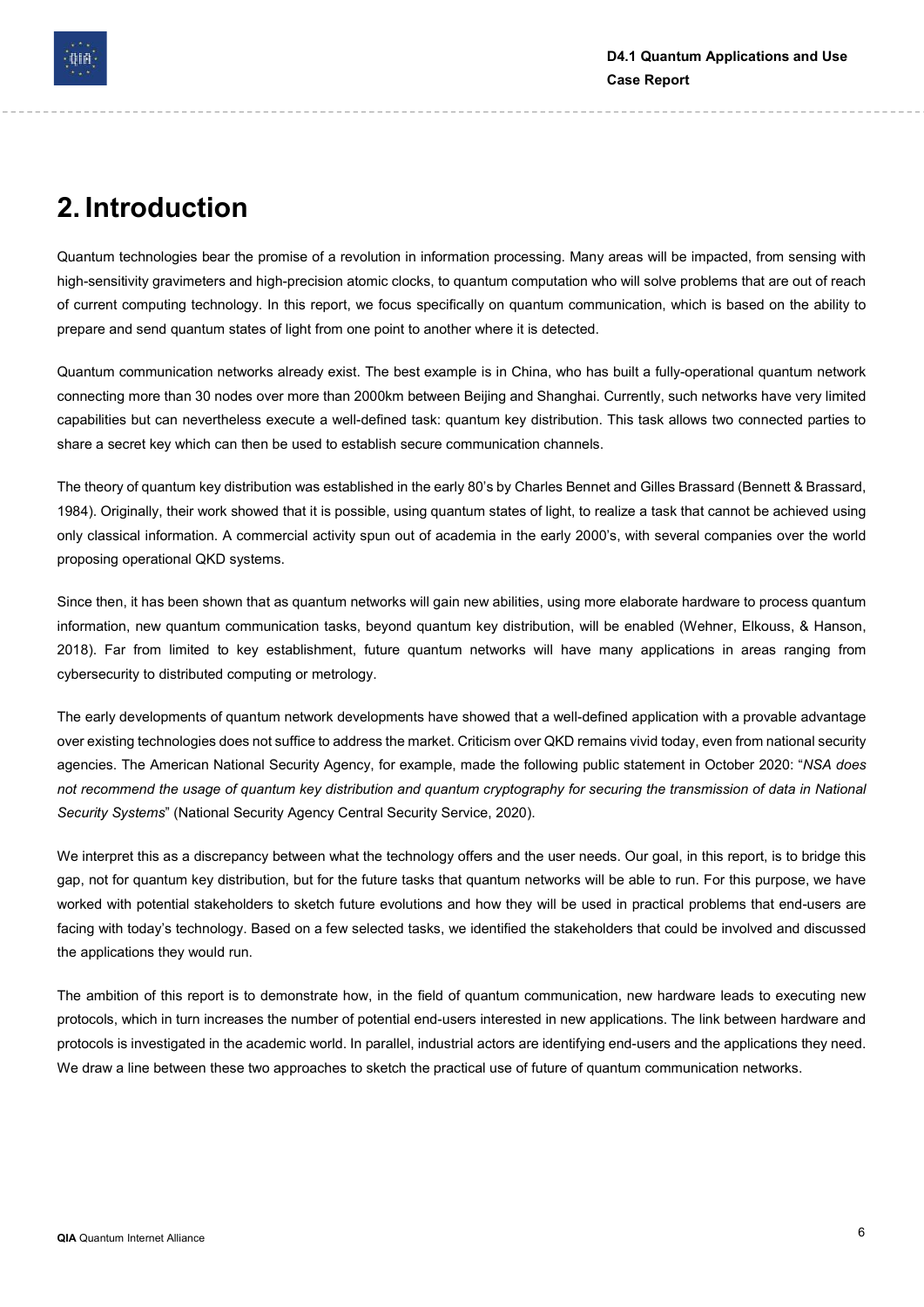

### 2.1. Stages of quantum networks

Quantum key distribution networks are using a very limited set of abilities. One party prepares and sends single qubit systems encoded into single photons or coherent states of light; the other party receives and measures the quantum state of the qubits. These operations require several pieces of hardware, which are already developed by various industries in the world: lasers, light modulators, single photon detectors, etc…

This state of technology forms the first stage of quantum networks. A classification of quantum networks depending on the hardware that they use was developed by the Technical University of Delft (Wehner, Elkouss, & Hanson, 2018). Each stage extends the previous one by integrating new hardware. As mentioned, this new integration allows the network to execute more tasks. A classification of the tasks available at each stage can be found in the Quantum Protocol Zoo (VeriQloud, n.d.). In this section, we briefly describe each stage to sketch the foreseen technological evolution of quantum networks.

In current quantum communication networks, nodes can generate and measure single qubit quantum states. This is sufficient for quantum key distribution. The communication distance, however, remains strongly limited by fiber losses. The usual solution to extend the distance is to add trusted nodes whose role is to route keys between distant parties. Quantum key distribution is thus available without end-to-end security.

The second stage of the hierarchy is reached when it becomes possible to send single-qubit states between arbitrary nodes of the network. This can be achieved, for example, using quantum repeaters which distill entangled states used for quantum teleportation. At this stage, quantum key distribution becomes possible with end-to-end security, and quantum protocols for secure identification can be executed.

At the third stage, entangled states can be distributed between arbitrary sets of points of the network. This allows a new form of cryptography called device independent in which security can be achieved even using untrusted devices.

When reaching the fourth stage, the nodes receiving quantum states can store them in their internal memory and process them later. This can be used to distribute unforgeable tokens that can be used, for example, as electronic cash.

The fifth stage allows nodes to execute limited computation by operating on the quantum states stored in the quantum memories. The number of qubits is limited but the computation is fault-tolerant. At this stage, quantum networks can perform distributed computation with higher efficiency than their classical counterparts. They can also be used for very accurate clock synchronization.

Finally, at the sixth stage, full-scale quantum computers are connected to quantum networks, and can exchange arbitrary quantum states. It becomes possible to securely delegate quantum computation to distance servers, without the server learning the computation it is performing.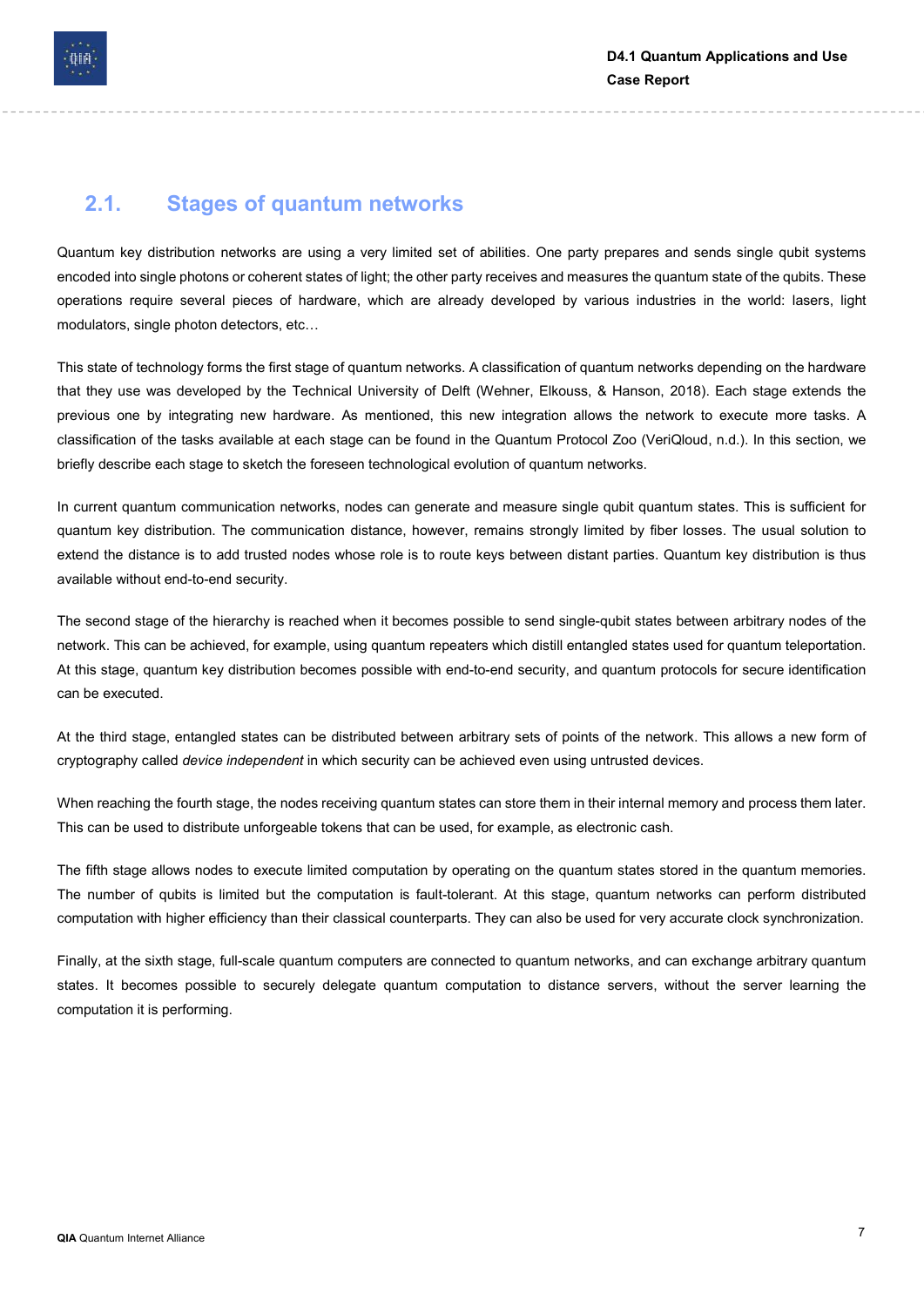

| Stage                                              | Applications                                                                                                                     |
|----------------------------------------------------|----------------------------------------------------------------------------------------------------------------------------------|
| VI.Quantum Internet                                | Distributed machine learning, leader election, byzantine agreement                                                               |
| V. Few qubits fault-tolerant<br>computing networks | Clock synchronization, distributed computing                                                                                     |
| IV. Memory networks                                | Quantum coins, quantum tokens                                                                                                    |
| III. Entanglement distribution<br>networks         | Anonymous transmission, certified randomness expansion, randomness<br>amplification, device-independent quantum key distribution |
| II. Prepare and measure<br>networks                | Secure communication with point-to-point security, Digital signature                                                             |
| I. QKD networks                                    | Secure communications                                                                                                            |

Table 1: Stages of quantum networks

### 2.2. Interviews of potential end-users

Our work focuses on a small number of identified tasks that we believe could have a high impact on the applications developed by end-users. A task describes a functionality that the parties involved are trying to achieve. A protocol is a sequence of operations that the parties apply in order to realize a task. Some tasks can be realized by multiple protocols with different resources or different levels of security.

Our goal is to exhibit matchings between the tasks we have selected and the applications that end-users might need. With this respect, the selected tasks can be considered as primitives that are used to build more elaborate processes integrated into the application developed and used by end-users.

After reviewing the literature and selecting promising quantum communication tasks, we have interviewed potential end-users to discuss, within the applications they use, the problems that they have identified regarding the security, performance or robustness, and how these could be addressed using the tasks we have selected. These potential end-users have expertise in various areas of network software engineering such as cybersecurity, banking, blockchain or IoT.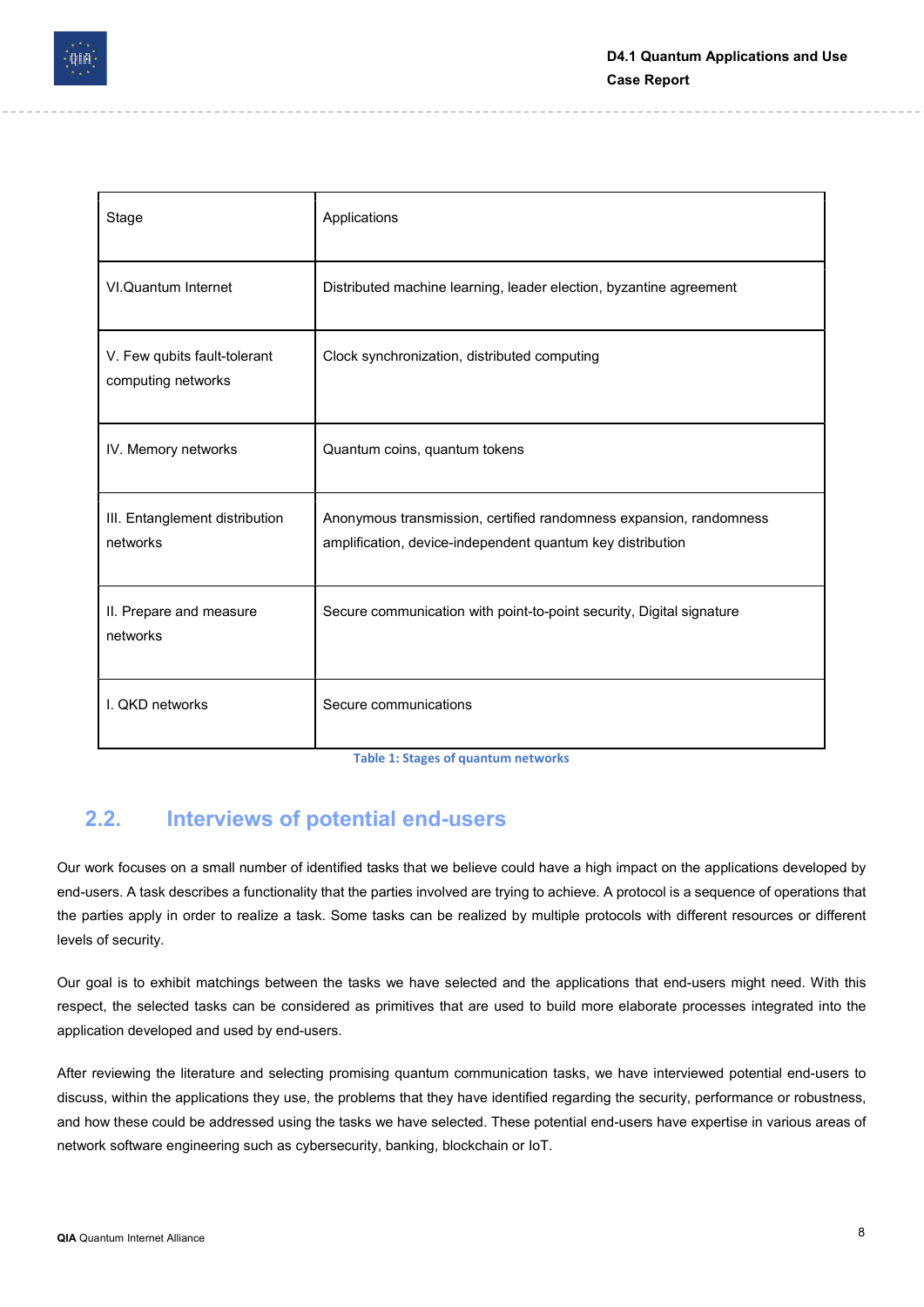

Designing solutions to their problem is a difficult research and development or engineering problem. At this stage, we only focus on exhibiting matchings between the properties of quantum communication tasks and the properties desired by end-users for their applications. To summarize, the contributions of this report are:

- 1. To identify new stakeholders who could be involved in the future developments of quantum communication networks at later stages than QKD networks;
- 2. To match end-user's problems and quantum information processing tasks developed in the academic world for quantum communication networks;
- 3. To characterize the new types of services available at each stage of the development of the quantum communication networks.

Altogether, this contributes to sketching the future evolution of quantum communication networks from the point of view of end-users.

### 3. Quantum communication tasks

In this section, we describe the tasks that we believe will have a significant importance for quantum network users. While we keep the descriptions brief, interested readers can refer to the Quantum Protocol Zoo to learn more about the quantum protocols that realize these tasks.

### 3.1. Quantum key distribution

Quantum key distribution is a task that enables two parties to establish a classical secret key using quantum communication. A classical secret key is a random string of bits known to only the legitimate parties, and completely unknown to any third party. Such a secret key can be used with a classical encryption algorithm to encrypt a classical message sent over a public and classical communication channel. Quantum key distribution addresses encryption, the first pillar of network security.

Classical key exchange protocols are usually based on asymmetric cryptography. The most commonly used classical encryption system is RSA, whose security is based on the hardness of factoring. This makes RSA vulnerable to quantum computers which, when available, will be able to factor large numbers efficiently. Other popular asymmetric cryptosystems suffer similar weaknesses.

In recent years, the area of post-quantum cryptography has substantially grown. In this area, the hardness of breaking an encryption algorithm relies on a mathematical problem that is assumed to be hard for quantum computers.

While our present work aims to go beyond quantum key distribution, it is interesting to recall that it leads to a security model that differs radically from classical systems. Quantum key distribution is *unconditionally secure*, which means that it does not rely on some hardness assumption. Moreover, it can be shown that an attack on quantum key distribution can only be successful if it happens at the moment of its execution. Unlike classical cryptosystems, it is not possible to record execution of quantum key distribution protocols to decrypt secret data later in time, when more computational power becomes available. In other words, quantum cryptography can make data as secure in the future as they are today. This notion is usually referred to as everlasting security and cannot be achieved with classical cryptosystems.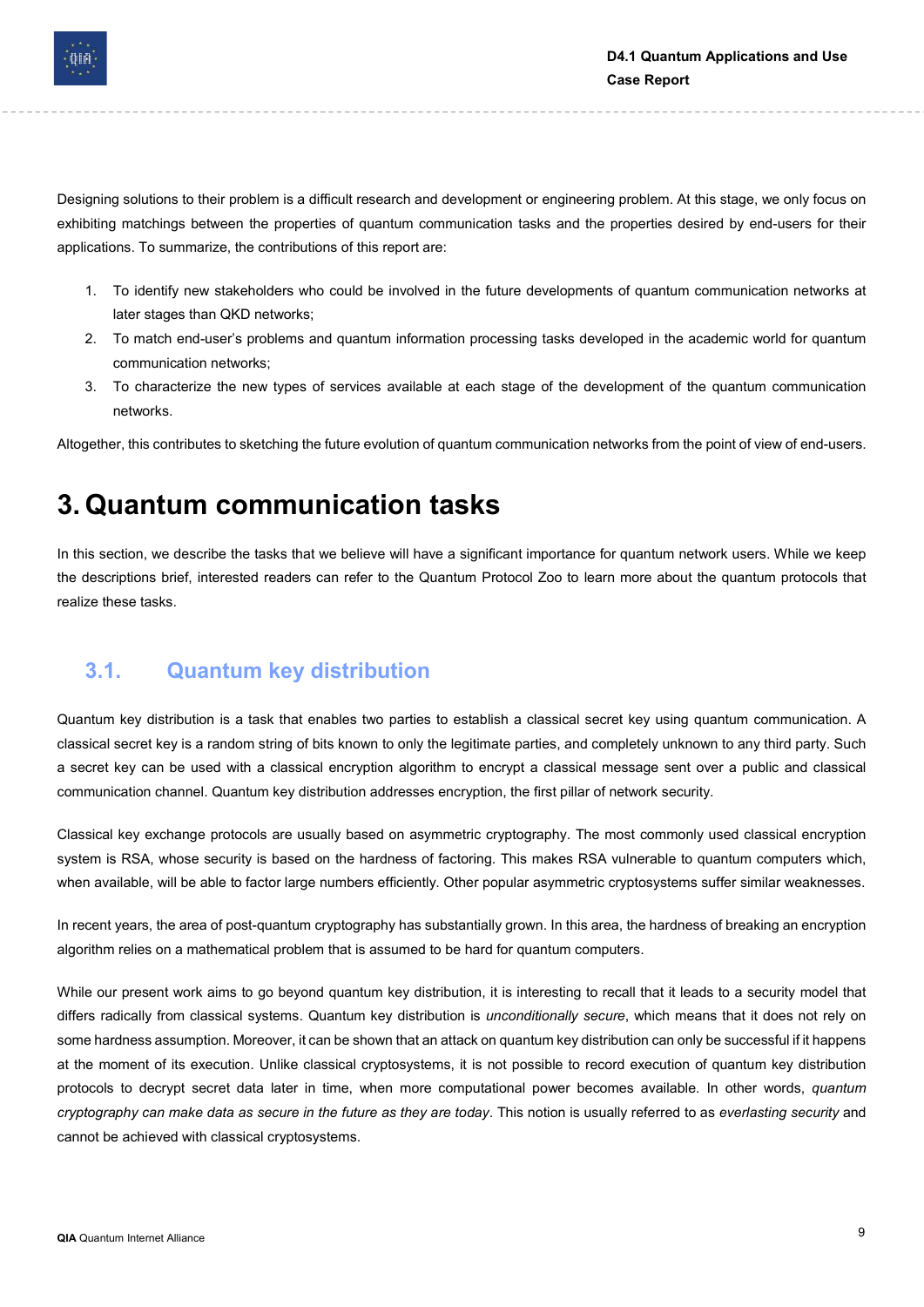

In addition, quantum cryptography offers two strong security properties. Firstly, QKD has forward-secrecy, which means that the leakage of a recent secret does not lead to compromising previously completed sessions. Secondly, QKD sessions have postcompromise security, which means that the leakage of a past secret does not lead to compromise secrets of future sessions.

Quantum key distribution can also be combined with classical cryptography to ensure the security of stored data. The idea is to use classical cryptography algorithms to split the data into a number of shares and distribute those over different servers using quantum key distribution. This can be pushed further by constantly re-encrypting the shares, which ensures that an eavesdropper that wants to learn the secret has to attack several servers at the same time.

There exist various protocols for quantum key distribution. The simplest, based on preparing single qubits systems and measuring their states, can be implemented using commercially available systems.

#### 3.2. Quantum Digital signatures

Digital Signatures allow the exchange of messages from sender to multiple recipients, with a guarantee that the signature has come from a genuine sender. This can be used to authenticate the sender of a message. Authentication, after encryption, is the second pillar of network security.

The security of classical digital signatures relies on authentication (the message comes from the claimed party), integrity (the message has not been altered) and non-repudiation (the sender cannot deny having sent a signed message).

Quantum digital signatures slightly differ from their classical counterparts. In the quantum case, we usually consider the properties of transferability (a signature can be transferred to a third party), non-repudiation (same as classical) and unforgeability (a signature cannot be forged by a third party). These schemes are used to sign classical messages but not quantum messages.

Classical digital signature protocols are well understood and commonly used. The encryption algorithm RSA can be turned into a signing algorithm. XMSS is a quantum-resistant analogue. As it was mentioned in the description of the protocol, the natures of classical and quantum digital signatures differ slightly. However, the two protocol families can be compared for tasks such as preserving data integrity, or to authenticating the sender of a message.

Quantum digital signatures are unconditionally secure, which ensures long-term security and quantum resistance. Moreover, Quantum Digital Signatures scenario usually involves three parties. In a typical scenario, Bob proves to Charlie that some data were signed by Alice.

Most protocols for quantum digital signatures require quantum memories, although less efficient protocols exist for the prepare-andmeasure network stage. These can be implemented with current technology at a small scale.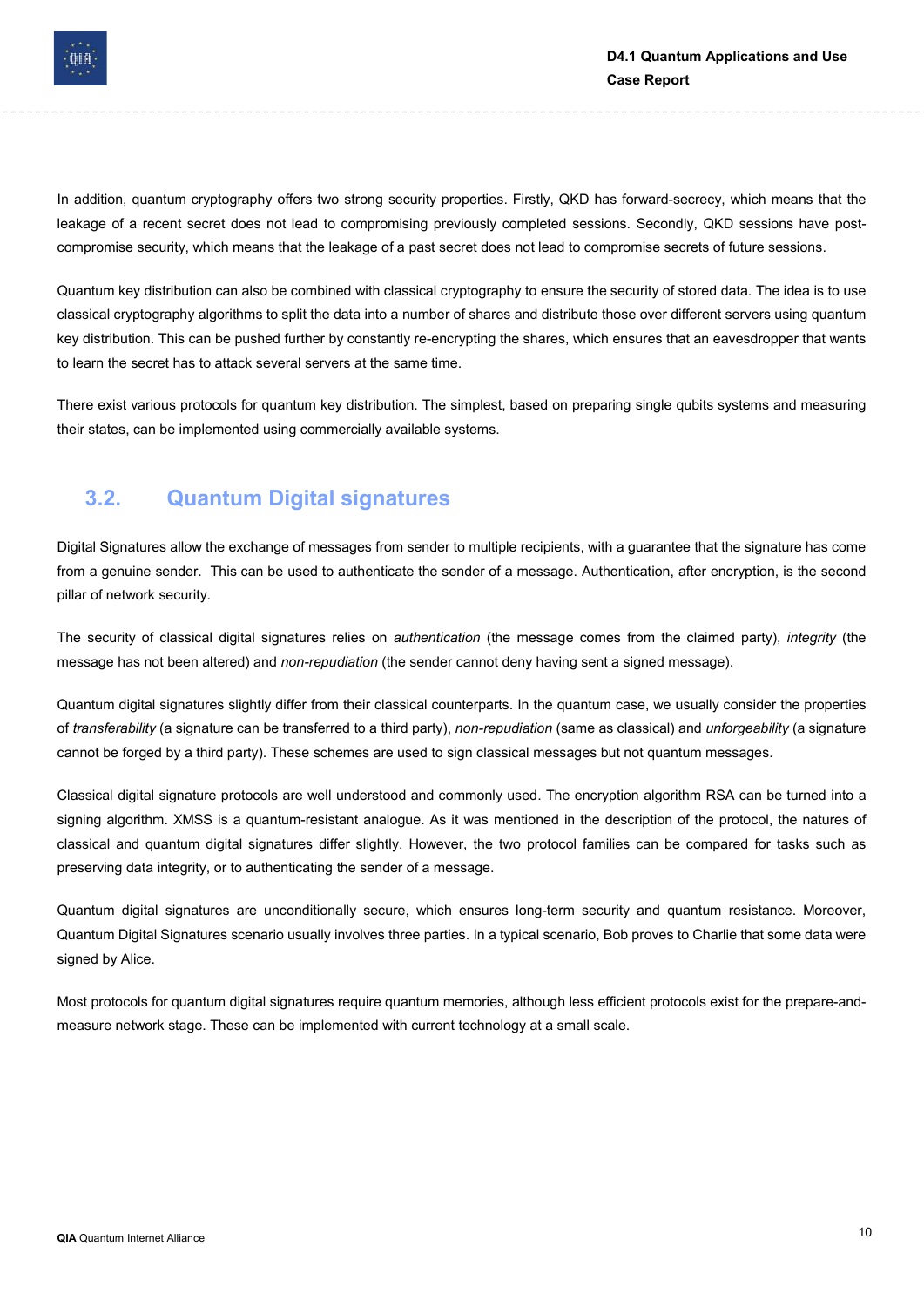

#### 3.3. Quantum anonymous transmission

Anonymous transmission is a task that enables two nodes to communicate in a network anonymously. More specifically, one of the nodes of the network, the sender, communicates a quantum state to the receiver in a way that their identities remain completely hidden throughout the protocol. In particular, it implies that the sender's identity remains unknown to all the other nodes, whereas for the receiver it implies that no one except the sender knows her identity. The main goal of anonymous transmission is to fully hide the identities of the sender and the receiver; it does not aim at guaranteeing the reliability of the transmitted message.

Several classical protocols for anonymous transmission were proposed since the late 1980's. The most widely-spread practical solutions are proxy anonymizers, which are trusted third parties, and networks based on computationally-secure problems and a chain of forwarding. Famous examples of the latter include MixMaster, PipeNet, OnionRouting and its best-known implementation, Tor.

Quantum protocols are traceless: the sender cannot be reconstructed afterwards. They do not rely on a trusted third party, nor use computational assumptions. Moreover, they seem well-suited for small scale infrastructures since they do not require a chain of servers.

Various protocols for quantum anonymous transmission were introduced, which differ in the hardware they require. State-of-the-art protocol simplified the problem and can be implemented with current technologies and distributed entangled states. This means that, considering the existing hardware, they currently cannot scale to a large number of parties. Progresses on the generation and distribution of entangled states are expected to occur in the next ten years. This would allow scaling quantum anonymous transmission to a larger number of parties.

### 3.4. Quantum money

The concept of quantum Money was first introduced by Wiesner in 1983. Informally, the quantum money object is a unique (i.e. based on a public classical serial number) and unforgeable physical object that is created by a third party called Mint. Then, it is circulated among potentially untrusted parties called Holders who might attempt to forge it for double spending. A Merchant, however, upon receiving it, should be able to verify that the money has not been forged and originated from Mint. There exist many verification schemes based on different types of communication and types of encryption used by Mint.

Classical digital currencies are usually based on the use of a ledger called a blockchain. Operations such as token emission and spending are reported to the public ledger. The ledger is publicly verifiable and copied on several nodes of the network, which ensures that no minority of agents can alter the history of operations.

Quantum money realizes a different task to classical digital currencies. Quantum resources lead to tokens whose integrity can be easily verified by anyone, but that can only be spent once. The security of these tokens is unconditional. Moreover, since there is no need for a ledger, the quantum solution has a better scaling. While classical digital currencies are decentralized, Quantum money is emitted by a Mint which is a central authority.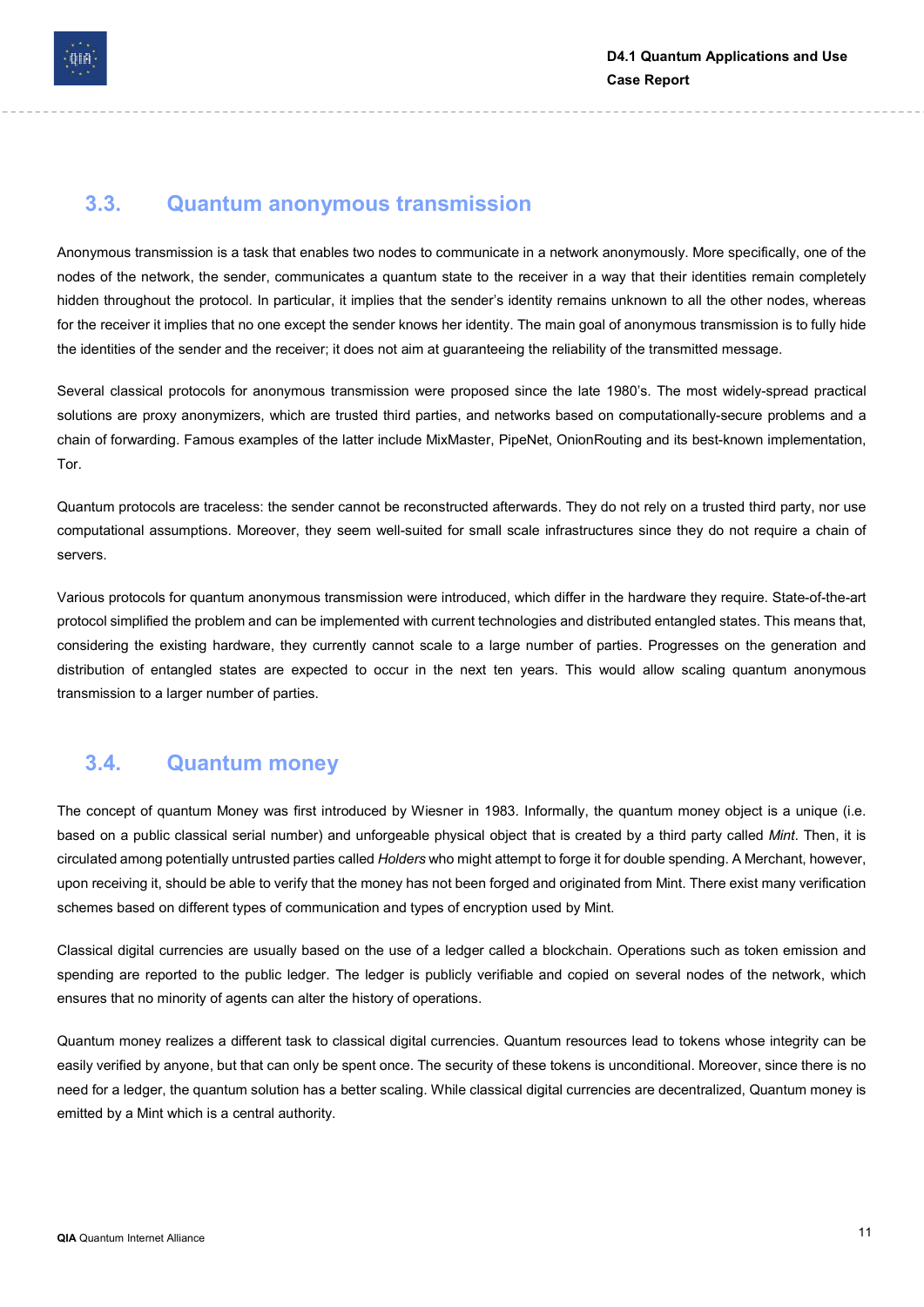

In most applications, quantum tokens need to be stored. This implies the use of quantum memories, a device that can store a quantum system and release it on demand. These devices do not exist yet, but they are an intense research topic in the field of quantum information processing. There are multiple proposals to implement them, and they could be available in five to ten years from now.

#### 3.5. Secure Client-server delegated quantum computing

Delegated Computation is the task of assigning computation on hidden data to a powerful untrusted party - the Server - by a party with weak computational power – the Client - while maintaining privacy of data from the server.

Secure Delegated Computation was an open problem in classical computation until Gentry's work in 2009 on Homomorphic Encryption using Lattice-Based Cryptography. This solution offers a high security and in particular, it is resistant to attacks by quantum computers. The consortium HomomorphicEncryption.org issues standard for homomorphic encryption libraries. Currently, there exists a dozen of publicly-available implementations.

The main problem of homomorphic encryption is that it is currently inefficient. They typically have very high overheads limiting their practical use.

In the quantum setting, a quantum computation is delegated to a quantum computer. This implies a larger computational power and the possibility to address a larger set of problems. Moreover, protocols for delegated quantum computing usually have very little overheads. The amount of data that needs to be communicated to the server is of a comparable size with the program that is delegated. Finally, their security is unconditional.

Delegated quantum computing requires a quantum computer. These devices are not supposed to be available in near future. Experts predict that they will be available in twenty to forty years.

In most protocols for delegated quantum computing, the client used for the protocol is very simple. Although it performs quantum operations, these operations are similar to the ones performed in quantum key distribution. Such a client can thus be built with current technologies.

Another constraint is that the client and the server need to be able to exchange quantum states. This requires a quantum communication channel. In general, clients are simple enough to directly operate optical quantum states, which are convenient for the transport of qubits. They are thus well suited to be connected to quantum communication networks. On the other hand, connecting quantum computers might require converting optical qubits to the qubit used for computing. The complexity of this operation highly depends on the underlying technology, ranging from straightforward for optical quantum computing to extremely challenging for superconducting or silicon-based quantum computing.

There exist alternative solutions to implement delegated quantum computation using only classical communication. These typically use classical cryptography techniques that induce large overheads, which in turn require larger quantum computers to be executed.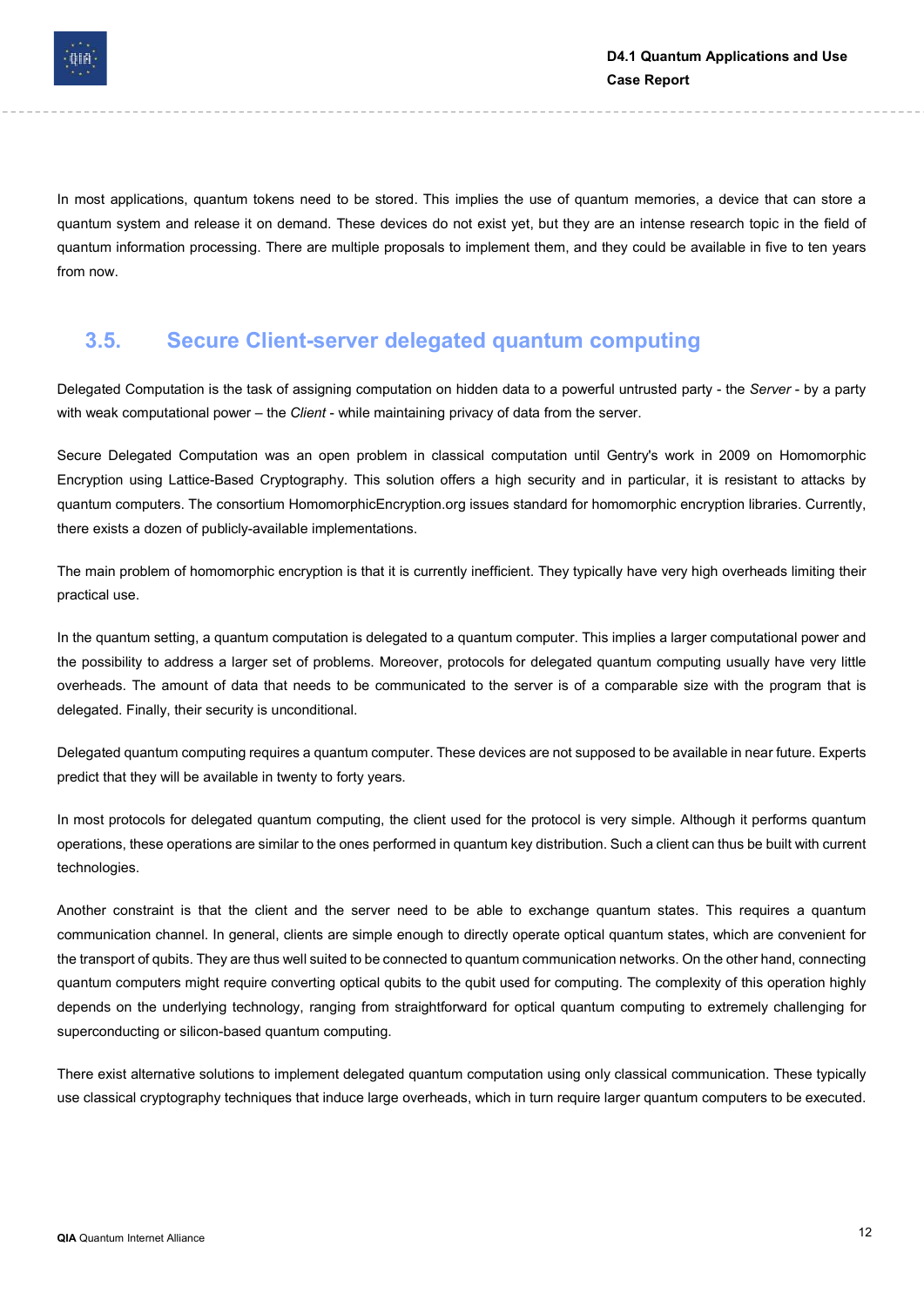

### 4. Security and privacy challenges

In this section, we introduce the problems that are either mentioned in the literature or that were raised by the potential end-users we have interviewed. We have grouped these problems in general categories. We also mention explicit challenges that require further research and development, or engineering. These challenges aim at developing applications that would match the needs expressed by end-users.

### 4.1. New threat models on authentication

Authentication is, with encryption, one of the most important tasks to secure network. Without authentication, any participant in a network could impersonate any other. No security could ever be possible in such a context. The impersonation attack, called manin-the-middle, is very general, and can even be used to break quantum key distribution protocols.





Authenticating network nodes and their communication is crucial for many network applications: online banking, software updating or e-commerce are common operations that use authentication to establish trustful communication channels. Due to this importance, there exist various mature solutions for authentication. The most common ones use Public Key Infrastructures (PKI), and use trusted authorities to emit certificates that can be used by users to prove their identity.

This solution is based on centralized certificates and lead to heavy processes to emit, update or revoke identity credentials. It can be scaled with intermediate authorities, but this inherent centralization limits its range of application.

Recent evolutions in network topologies are pushing to reconsider the authentication problem. With the increase of Internet of things (IoT), more and more devices are being connected to networks. Beside the visible development of consumer's devices, IoT is spreading in many industries such as transport, maritime, oil and gas, mining or agriculture. These devices may contain critical information, and their security needs to be carefully assessed.

One solution to manage the identity of such devices is to hardcode a master key in them. This key can be used directly, or to derive session keys, but in any case, the security of the device reduces to securing the key stored in the device. While this may be considered a good solution due to the limited computational power of such devices, it does not face well the new threats arising in the world of IoT. Such devices are assumed to be light, and their security should consider situations where their identity credentials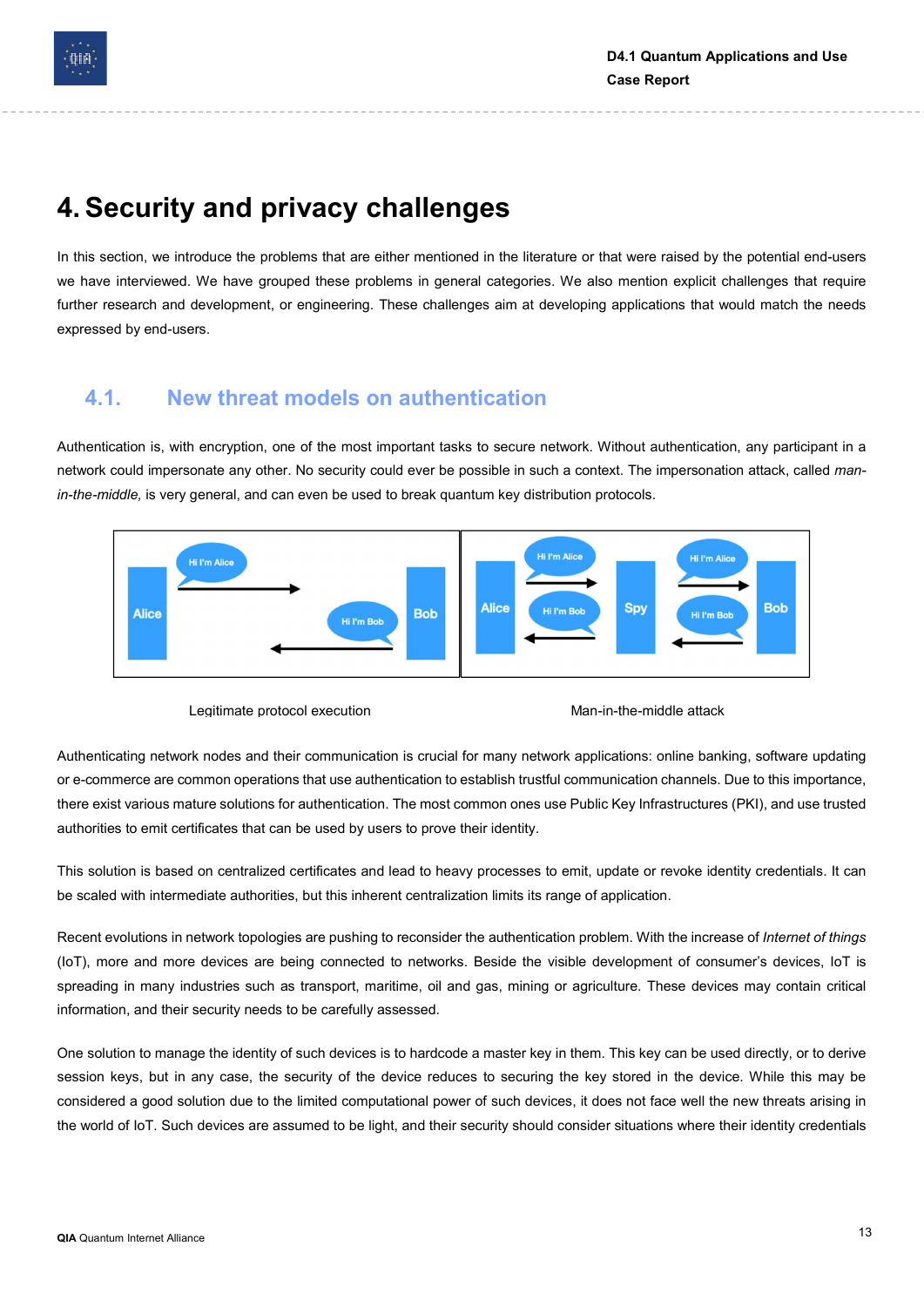

get stolen or copied. Handling security in a manner that takes into account this threat model and in such networks is considered a challenge by security experts.

This situation could benefit from the power of quantum networks. The challenge is to create a system to manage identity credentials that cannot be cloned, forged and can be revoked instantaneously by a central authority. Quantum money protocols seem to offer the desired properties. The various proposals for quantum money protocols are all based on the idea of producing unforgeable tokens. The security of these construction is derived from the unclonability of quantum states, a physical property that ensures the security of many quantum tasks. Moreover, quantum tokens are, like standard money, issued by a central authority which can revoke them easily. One difference, however, is that when quantum tokens are consumed, they are not available anymore while authentication may be performed several times.

#### Challenge nº1: Design an authentication system using unclonable quantum tokens.

Mobile devices are also used for a lot of transactions that require authentication, such as payment. The main issue here is that the devices are not trusted and the mobile manufacturer may not be willing to collaborate with security companies.

Quantum protocols may also offer solutions to these problems. In particular, Quantum Digital Signatures could be helpful to get longterm security. More advanced concepts, such as Quantum Physically Unclonable Functions (Doosti, Kumar, Delavar, & Kashefi, 2020) are also investigated as potential solutions to identification problems.

Quantum networks will offer new solutions to various challenges related to authentication. Known protocols can be used to develop more secure solutions thanks to the unclonability and unforgeability of quantum tokens, as well as the long-term security that naturally follows from the use of quantum resources.

#### 4.1. Aggregation of sensitive data from mistrustful parties

When Diffie and Hellman introduced public-key cryptography in the mid-nineteen seventies, it was clear that beyond its mathematical interest, it would have a huge effect on real-world data processing (Diffie & Hellman, 1976). This intuition was largely proven to be true. As information flows in networks, the security of the data deeply affects the trust relationship between the communicating participants. For example, online payment would not exist if the buyer did not trust that its data are correctly secured. It is not exaggerating to state that cryptography is a key ingredient of the modern information society.

These issues became more and more important since we have realized the value of data. Collecting data securely requires careful application of cryptographic techniques. But data owners also want to be able to capitalize on them, and computing over data while maintaining privacy requires techniques that are at the forefront of modern cryptographic research.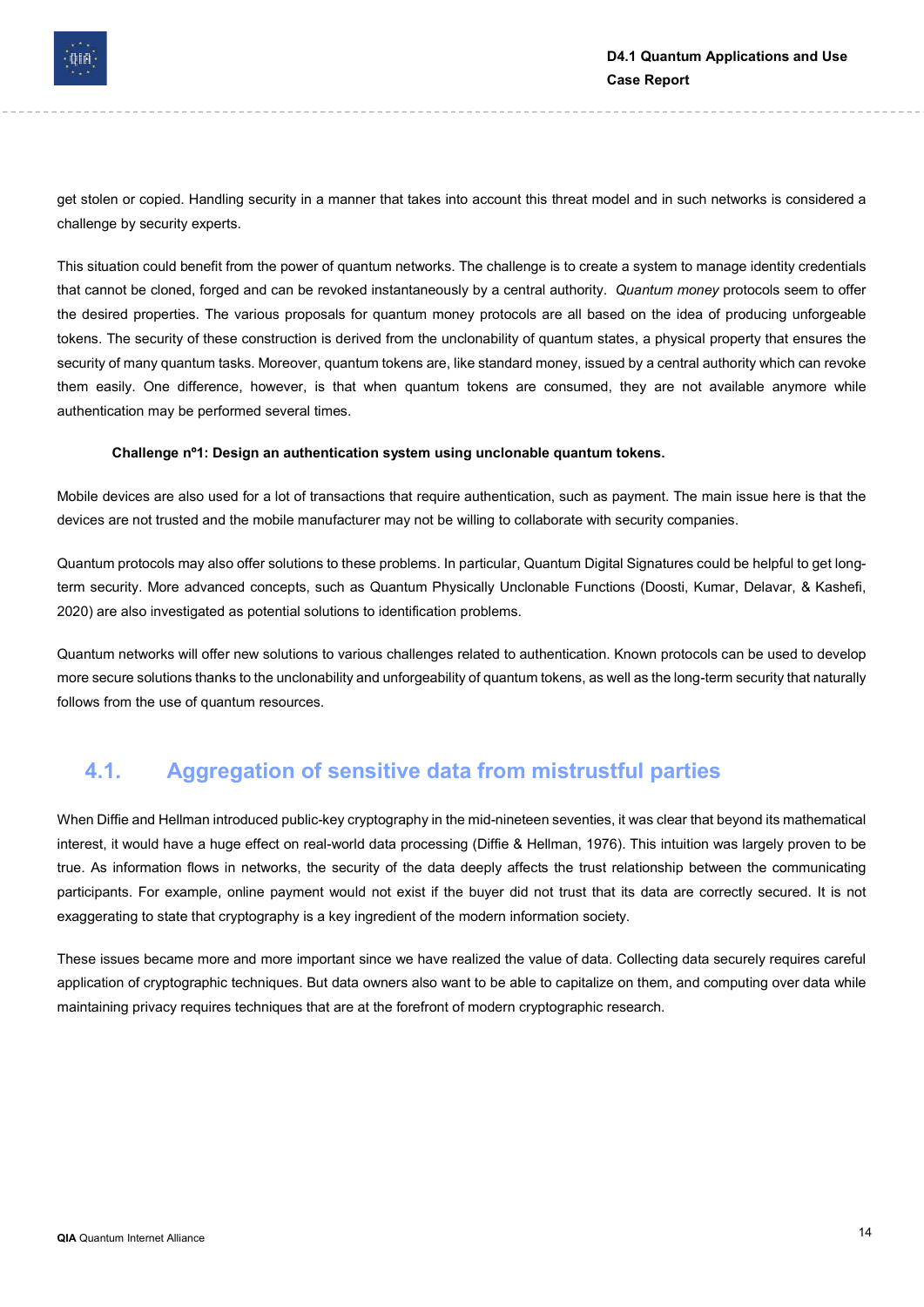



An administration wants to extract statistics from distributed data

Issues arise even from simple problems such as extracting statistics from distributed data. The data might be too valuable or regulated in a way that prevents sending them directly to a third party.

Classical cryptography offers solutions to perform these operations. In particular, secure multiparty computing allows mistrustful parties to compute over their inputs while maintaining privacy. Some secure computing solutions also involve third parties but the theory ensures that they will not get any information during the process.

The two main security models considered for secure computing are participatory trust and delegated trust. In the participatory trust model, data owners perform a collective computation which is private by-design. The participants thus bear the responsibility for the privacy. In the delegated trust model, a third party aggregates the data from various participants and runs the computation. He is responsible for the privacy of the process.

Various security issues arise from these situations. In the delegated trust model, the first step is to centralize the data. This requires to secure data in-transit as well as stored data. The second step is to compute over the securely stored data. In the participatory trust model, the protocol executed by the participants should be private by-design.



In both cases, quantum networks can increase security. In the example developed above, the aggregation is performed on healthcare data. These are very sensitive data that require carefully designed security. In particular, the long-term security that is inherent to quantum cryptography could strengthen the security of communication and storage in the case of delegated trust, and privacy bydesign in the case of participatory trust.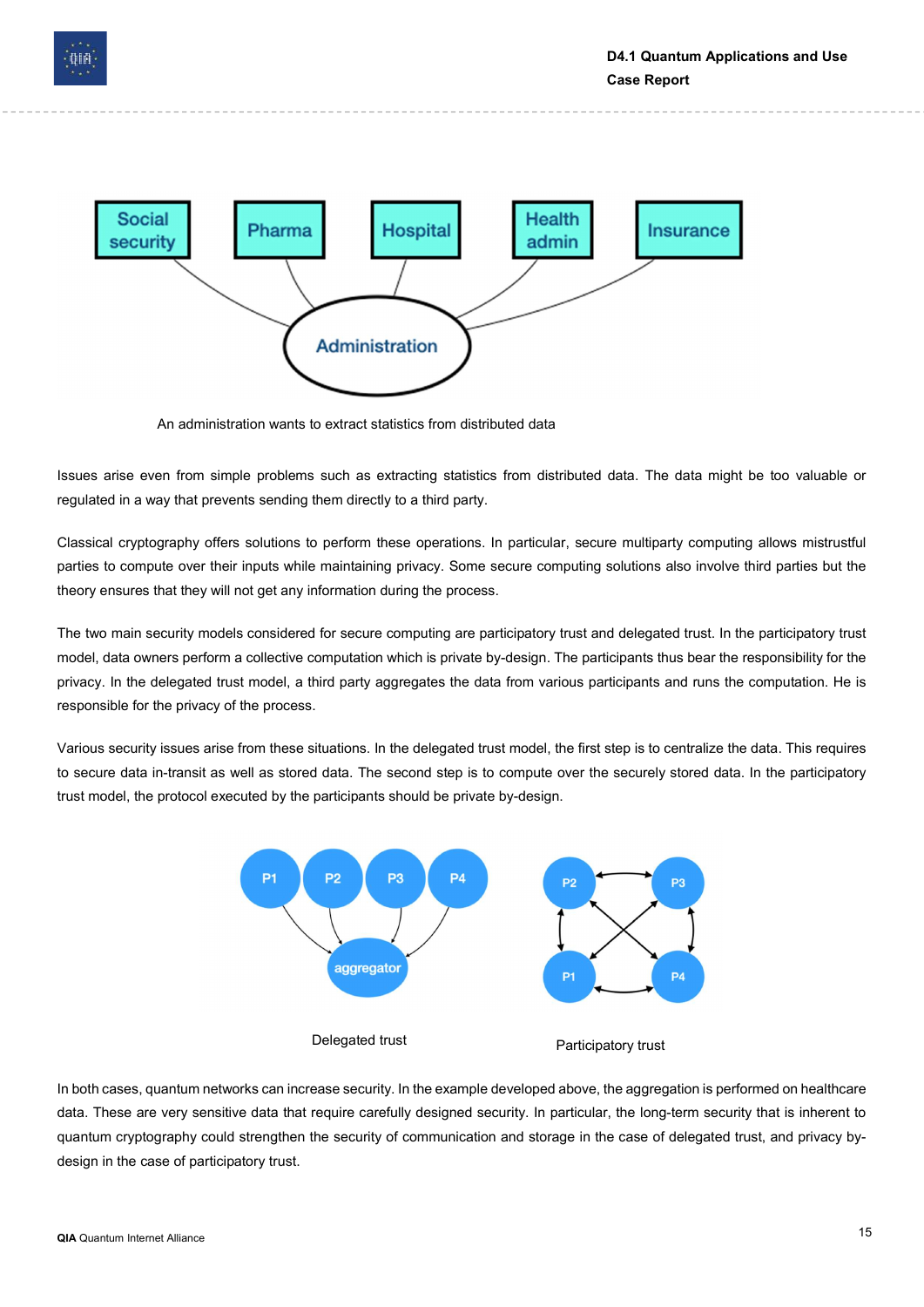

#### Challenge nº2: Make privacy by-design long-term secure with the help of quantum resources.

In some cases, the only information that needs to remain private is the sender's identity. For example, monitoring car traffic can lead to a better management. Drivers, however, might not be willing to share their speed to avoid being caught over the speed limit for example. Quantum anonymous transmission could be used to hide the drivers' identities while collecting valuable data.

Cryptography can be used to make mistrustful parties collaborate to reach a common goal. While the amount of data is increasing, the responsibility of data's owners is increasing as well. Quantum networks could help making better use of data, without sacrificing privacy and security.

#### 4.2. Cross-platform finance

The banking industry always needs more security. Breaches in bank's security make them lose money either because of theft or because they get find by regulators. The care on data security in banking stems from the fact that, to some extent, the world's economy relies on the bank's security.

A specific set of tasks that requires high levels of security is the operations between banks. The SWIFT system, designed for this purpose, is presented as "The global provider of secure financial messaging services". In practice, SWIFT is used to emit messages for international financial operations.

In 2015, a spectacular attack on SWIFT led to a \$101 million theft from the central bank of Bangladesh. This attack was based on the emission of unauthorized money transfer orders. These orders were then erased from transaction databases to erase any trace of illegal money movement.



Messaging service between banks

Quantum cryptography could be useful to strengthen the security around the breaches that were exploited for these attacks. Properties such as non-repudiation, i.e. the impossibility for a bank to deny having sent a message received by another bank, can be found in quantum digital signatures, and quantum tokens could be used for a better tracing of messages.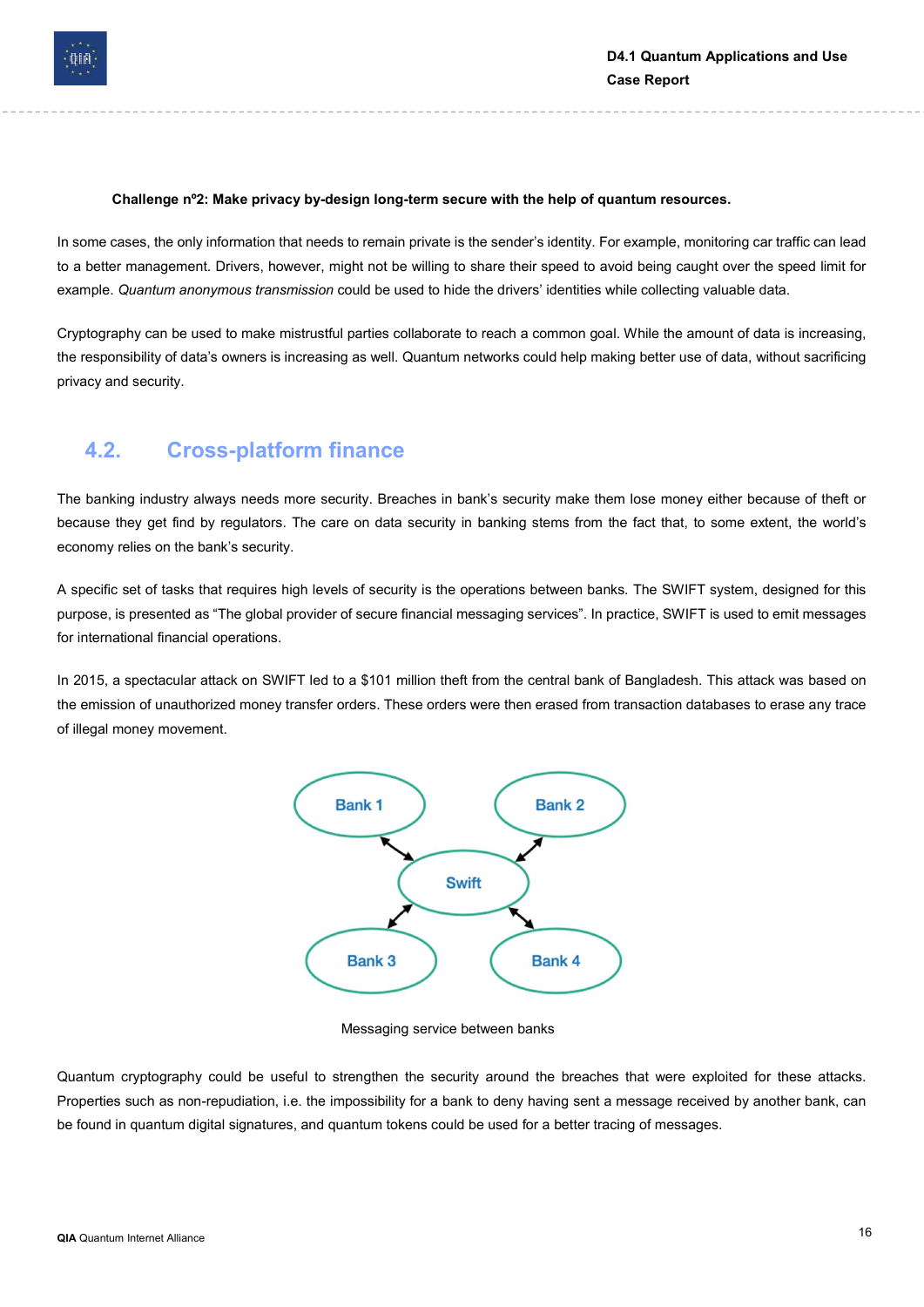

In this case, the assets that are moving between banks represent money. For this reason, a quantum SWIFT system based on quantum money and quantum digital signatures could offer very high security guarantees.

#### Challenge nº3: Design a Quantum SWIFT system.

Quantum networks is one of the many transformations that the banking industry is experiencing. Another important transformation is that money is turning more and more into a purely digital asset. Beyond the mathematical challenges regarding the security of those digital assets, there is a deeper question on how to maintain trust in this new situation. Once again, cryptography can help to bring trustfulness to end-users. Two paradigms epitomize the digital transform of financial assets: platform money and blockchain.

In the digital world, supply and demand are handled by *digital platforms*. While their original role was to manage the multitude of users and data, the services they offer have widely diversified over the last twenty years. Platforms like Amazon, Microsoft, PayPal or Facebook are building ecosystems rather than just servicing customers.

With this respect, it is not surprising that Facebook announced in June 2019 that it was working on its own money, Libra. Although this project has not been deployed yet, this is a trend that banks are looking at seriously, trying to anticipate what their role will be in such an economic environment. It is clear that a systemic bank is also building an ecosystem rather than servicing customers. Anticipating changes for such institutions means they should understand not only their business, but also what their main values are. What is the value of a systemic bank in a quantum world?

Quantum technologies are an opportunity for banks to push further the trust relationship with their customers. As we mentioned, cryptography can be used to build trust between users of digital systems, which explains its wide adoption by the financial sector. In fact, systemic banks are more than financial operators. They also establish a deep trustful relationship with their customers. We trust banks to keep our money stored in their vaults, and to ensure the stability of the world's economy.

In a world of platform money, banks would have to maintain and expand this trust relationship to platforms. The strong security guarantees of quantum money and quantum digital signatures could be an asset to establish trustful relationship between platforms.



Banks as an intermediate between platform

Decentralized finance is an extreme case in which all the trust is put into cryptography while fully removing third parties such as banks. This area is growing based on the progress of the blockchain technology, the key technical element behind bitcoin and other cryptocurrencies.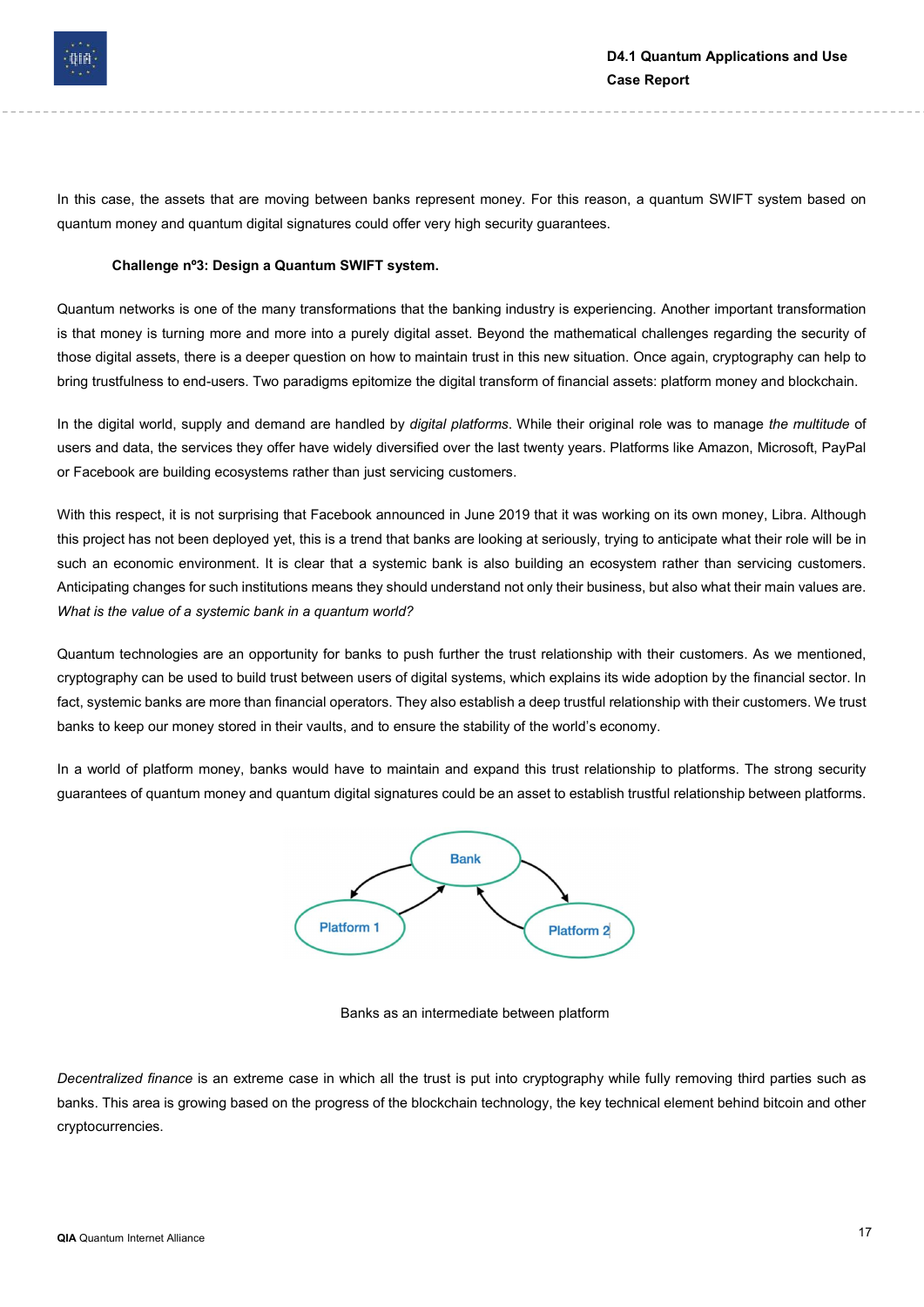

The main reason for this development is clear. On the one hand, third parties are weak links in the security chain. Most of the security measures should be concentrated there, which may be difficult to achieve when addressing, for example, emerging financial markets. Decentralization is a way to mitigate the risks while developing new financial tools. On the other hand, increasing the liquidity of digital assets implies having various blockchain technologies that are compatible one with another. This allows to have tools to connect markets one to the other and avoid isolation.

In the case of cryptocurrencies, the most important role of the blockchain is to avoid double spending. How can this security goal be achieved in a world with multiple blockchains? This question is can be phrased in general terms as designing secure cross-chain operations.





The potential consequences of quantum communications on blockchain have been widely studied (Aggarwal, Brennen, Lee, Santha, & Tomamichel; Kiktenko, et al., 2018; Ikeda, 2018). One obvious reason is that most implemented blockchains are not secure against attacks by quantum computers. It is possible to design quantum-secure cryptocurrencies using quantum key distribution and quantum digital signatures. More interestingly, quantum money can be used to get better scaling for blockchain, a crucial problem for the sustainability of this technology (Coladangelo & Sattath, 2020).

The unforgeability and unclonability of quantum money could be helpful to design secure cross-chain operations. Quantum coins can only be spent once, which seems to offer a solution to the double-spending problem. That would require sending those quantum tokens on quantum networks.

Challenge nº4: Design secure cross-chain operations using unforgeable quantum tokens.

### 4.3. Toward regulation for security and privacy

A massive amount of data is being collected every day. The exploitation of these data is a central question of the digital strategy in any major company. The effects of these strategies can already be seen: big data is one of the key factors that enabled the rise of machine learning over the last fifteen years. This is one of the reasons why, over the same period, the value of data has been soaring.

Collecting data also implies responsibilities. Companies in areas such as banking or payments are collecting and storing a lot of personal data. They are thus responsible for putting sufficient security measures to ensure their security. To some extent, the trust relationship established between these industries and their clients also stands on their responsibility on the data they collect.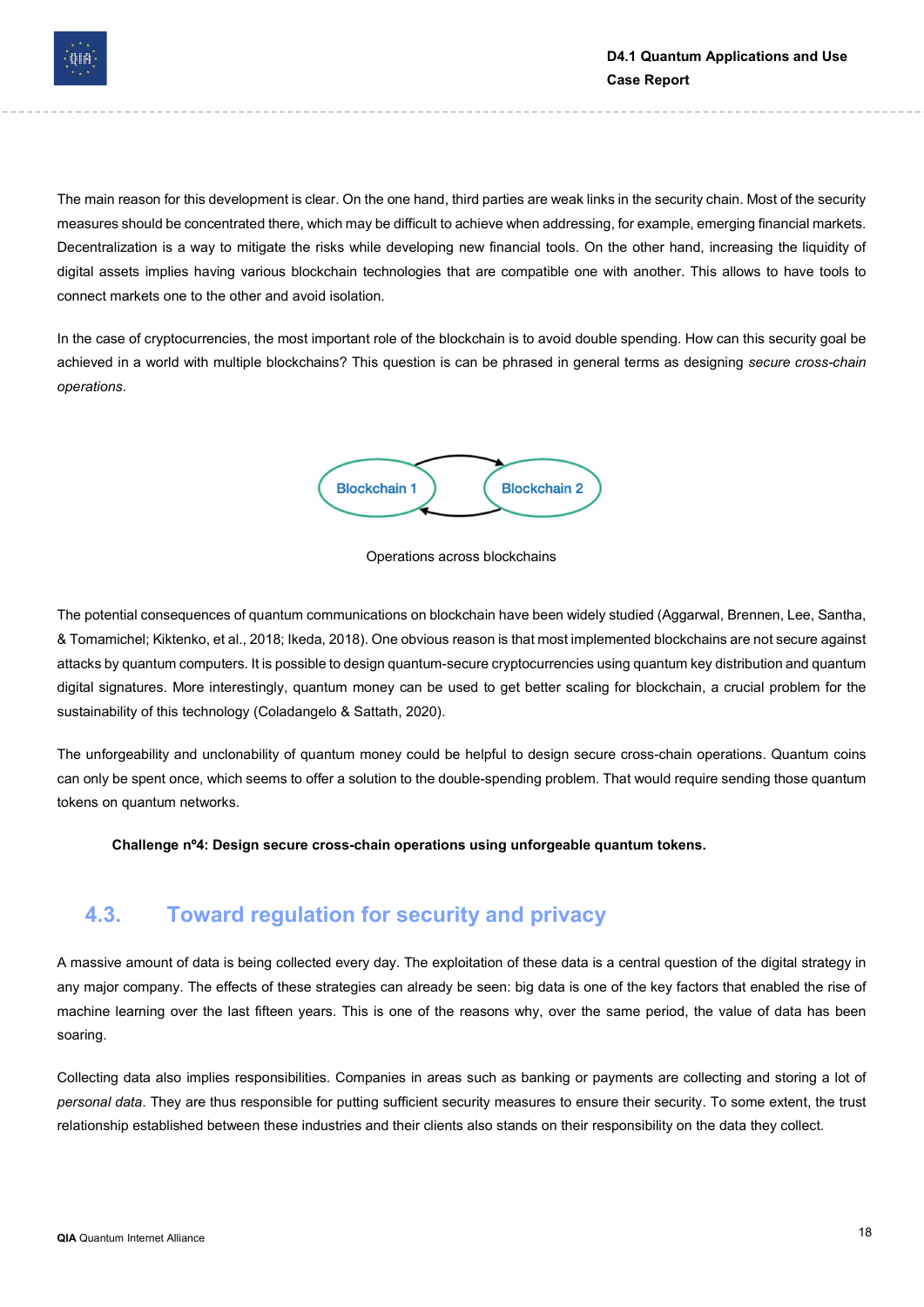

Banking and payment are heavily regulated industries. One aspect of this regulation is the duration of data's security. The value of data obviously evolves over time. The images of a football game have a very high value for a short time, whereas the value of personal, healthcare or classified data remains high for at least thirty years. For banking data, ten or twenty years of security is standard, and in some cases, it tends to evolve toward thirty years.

Considering the value of data over time has very different consequences in the classical and quantum case. In classical cryptography, the mathematical security follows from the conjectured hardness of some computational problem. For example, the security of RSA encryption follows from the hardness of factoring large numbers. Therefore, in order to set the size of encryption keys (a large number in the case of RSA), it is necessary not only to consider current computational power, but also anticipate its increase during all the lifetime of the data. These previsions are usually done by governments through either IT security Agencies (BSI in Germany, ANSSI in France) or standardization institutions (NIST in the US). These previsions are obviously more relevant for the short term than the long term, which makes the question of long-term security very complex in the case of classical cryptography.

As we mentioned already, quantum cryptography can make data as secure in the future as they are at the moment they are encrypted. This could completely change the way we approach security over time. In particular, the question of the long-term security of data should be reconsidered in this setting. Quantum key distribution and its applications to secure storage is opening new doors for the regulation of the security of the most sensitive data.

The general framework for data privacy in Europe is GDPR. This regulation lays down the people's right regarding the processing and movement of their personal data. This puts stringent limitations on how collected data can be used. Data aggregation, introduced earlier, is a case in which cryptography can be used to enforce trust between mistrustful parties. Similar approaches can be developed for regulated data.

Using cryptography to design GDPR-compliant applications is already being considered in the classical case. Quantum cryptography can offer more tools for such designs. Anonymous transmission and secure delegated quantum computation can be used to hide some selected information to the recipients of quantum communication. These tools seem relevant in even more complex contexts such as the protection of free speech or whistleblowers.

Beyond the economic consequences that we have already reviewed, cryptography can be used to enforce the application of human rights. Quantum networks will offer more options for regulating security in the long term, personal data protection, and more.

#### 4.4. Quantum machine learning

Quantum computers, when available, are expected to have a great impact on various computational problems. In particular, quantum machine learning is a very active research field in both academia and industry. A large number of quantum machine learning research groups were created in large companies, as well as a number of startups. Their goal is to develop a portfolio of algorithms in various areas such as finance or healthcare to be ready to use when quantum computers will be available.

Similar to their classical counterparts, quantum machine learning algorithms need to be trained on data. This paradigm raises two main security issues that already exist for classical machine learning. On the one hand, the algorithms themselves are produced by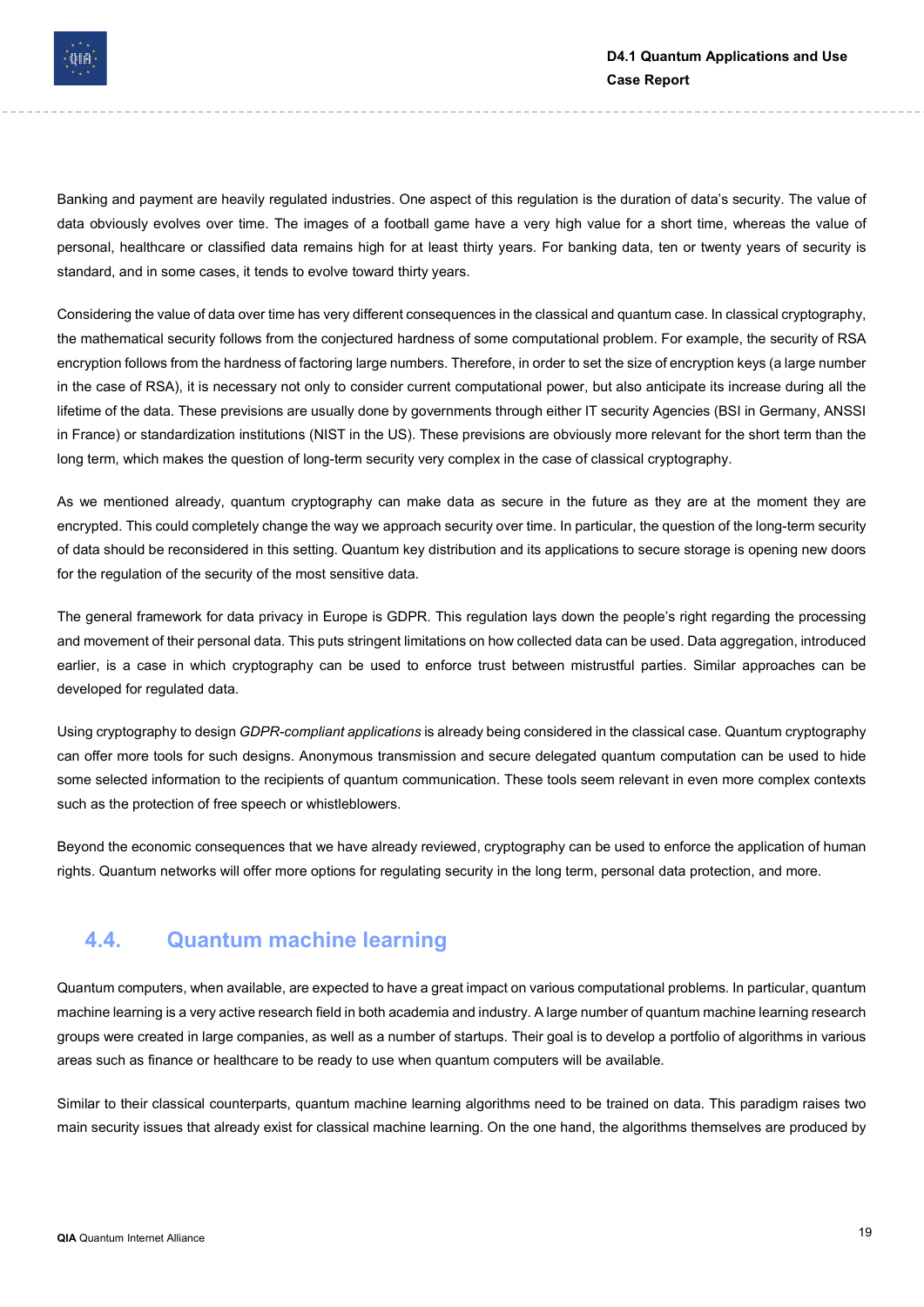

investments in research and development. Companies working in the area might not want to make these algorithms public. On the other hand, data required to train those algorithms might be subject to regulation that prevents sharing them.

Although these two security issues are similar for classical and quantum machine learning, these two setups have different constraints and which will lead to different solutions. Classical machine learning algorithms are resource consuming, and their execution is usually performed on specialized hardware. This hardware can be bought by big enough companies, but in the quantum case, this seems largely unrealistic because of the expected price of quantum computers. For this reason, most companies building quantum computers are also developing – or already propose (IBM, n.d.) – a cloud access to their hardware. How can the secret of the algorithm be maintained in such a setting?

Fortunately, there exists a solution coined as *blind quantum computing*, which can be achieved by connecting the quantum computer to a quantum communication network. In this setup, it is well-known that quantum programs can be efficiently and securely delegated to the server. The server then runs an encrypted version of the program and returns the answer without learning the computation it is running.

In the classical setting, this task is known as homomorphic encryption. Surprisingly, the quantum version is much more efficient than the classical one, and only induces a minor overhead on the computation as long as a quantum communication channel allows the client to drive the computation remotely. Moreover, it only requires a very light client which can be built with currently existing technology, and a conversion from the qubits used for transport to the qubits used for computing.

While blind quantum computing is often recognized as a killer-feature for quantum networks, we want to stress that it also fits well with the planned development of quantum computers and quantum networks. Quantum computers will be expensive and probably mutualized through HPC facilities accessible to multiple users. Creating quantum communication networks between those users and the facility will bring security for the algorithms.

The second issue that needs to be considered is the security of data. While startups may be developing quantum machine learning algorithms today, and get cloud access to quantum computers, getting access to sensitive data may not be possible today or in the future.

A solution to this problem for classical machine learning is to add noise to the data to preserve privacy. Machine learning algorithms are naturally resistant to noise (an algorithm that recognizes a cat on a picture should be able to recognize a cat on a noisy picture). Quantum networks being inherently noisy and lossy, we might be able to take advantage of that feature to enhance security and privacy.

Challenge nº5: Use the noise of quantum networks to make quantum machine learning algorithms private by-design.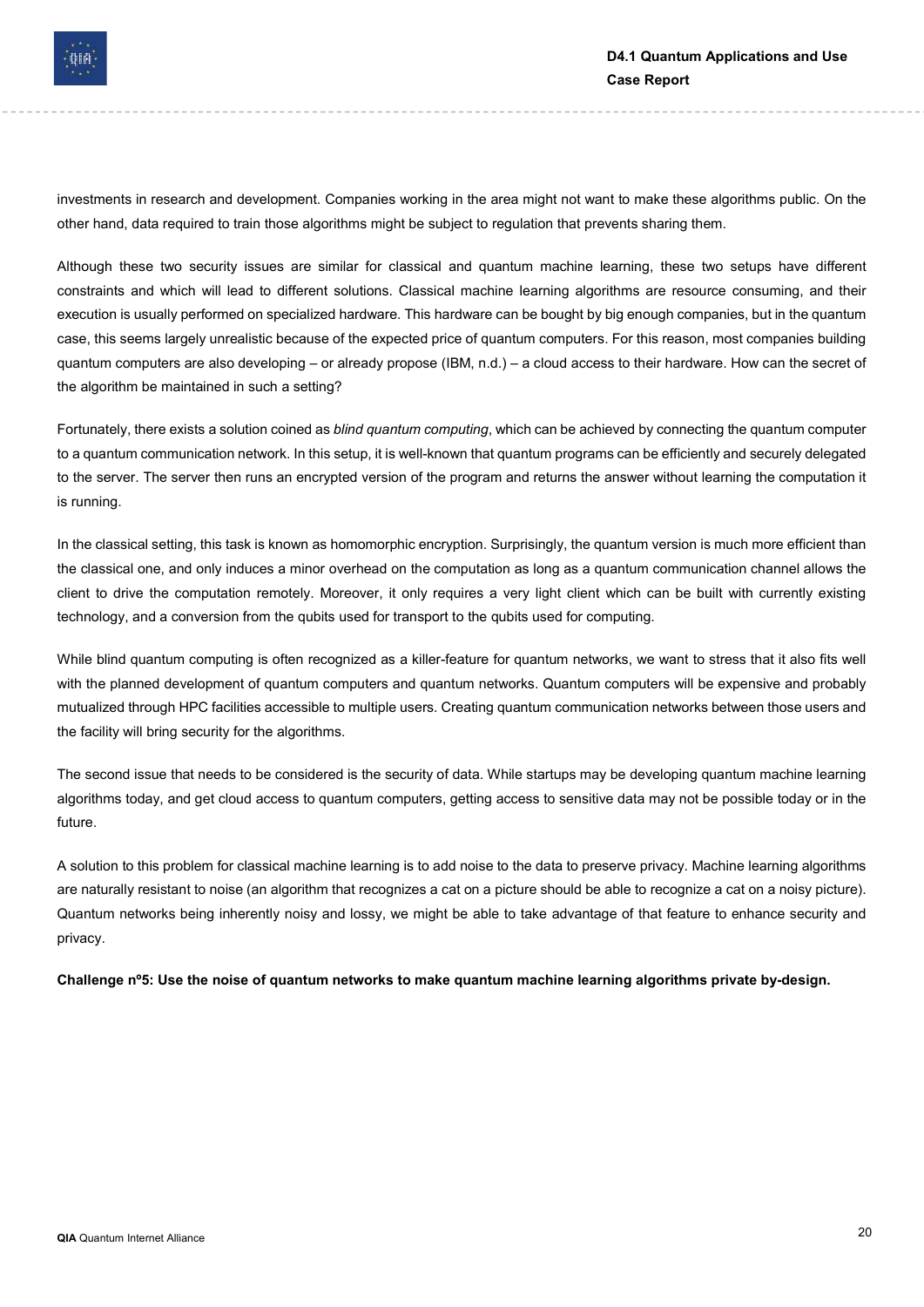

### 5. Conclusion

The goal of this report is to give examples of the impact that quantum networks will have in the long-term. While the impact of quantum key distribution is studied in WP1, we are going beyond this task. We have selected a limited number of potential quantum tasks that we consider could have a high impact. This already allowed us to identify a wide range of applications in a number of different areas.

Concretely, it shows that a quantum key distribution network is only a first step toward the ambitious goal of building a global quantum internet. Researchers have identified several steps that will lead us from current technologies to this final goal, each step unlocking new tasks for quantum networks. We have shown that each step will also bring new potential end-users that could use quantum communication for their information processing tasks.

The classical internet has changed all aspects of data processing. This has led people to realize the importance of data, and consequently of data protection. With its deep impact on cryptography, a global quantum network will pursue this story. Better control of connected devices, longer data security, better privacy protection, collaboration between mistrustful parties, many aspects of data processing will be impacted at all the different stages of quantum network developments.

### 6. Acknowledgements

We would like to thank all the people that accepted to discuss the potential uses of future quantum networks: thank Tommaso Gagliardoni and Ryan Spanier (Kudelski security), Kurt Nielsen (Partisia), Vincent Danos (Giri), Aisling Connolly (Ingenico), Vincent Deslandes and Jean-Gabriel Krieg (Airbus), Laurent Poupon, Marc-Michel Stack and Thierry Moineau (BNP), Adam Ouorou and Sebastien Canard (Orange), Iordanis Kerenidis (QC Ware France).